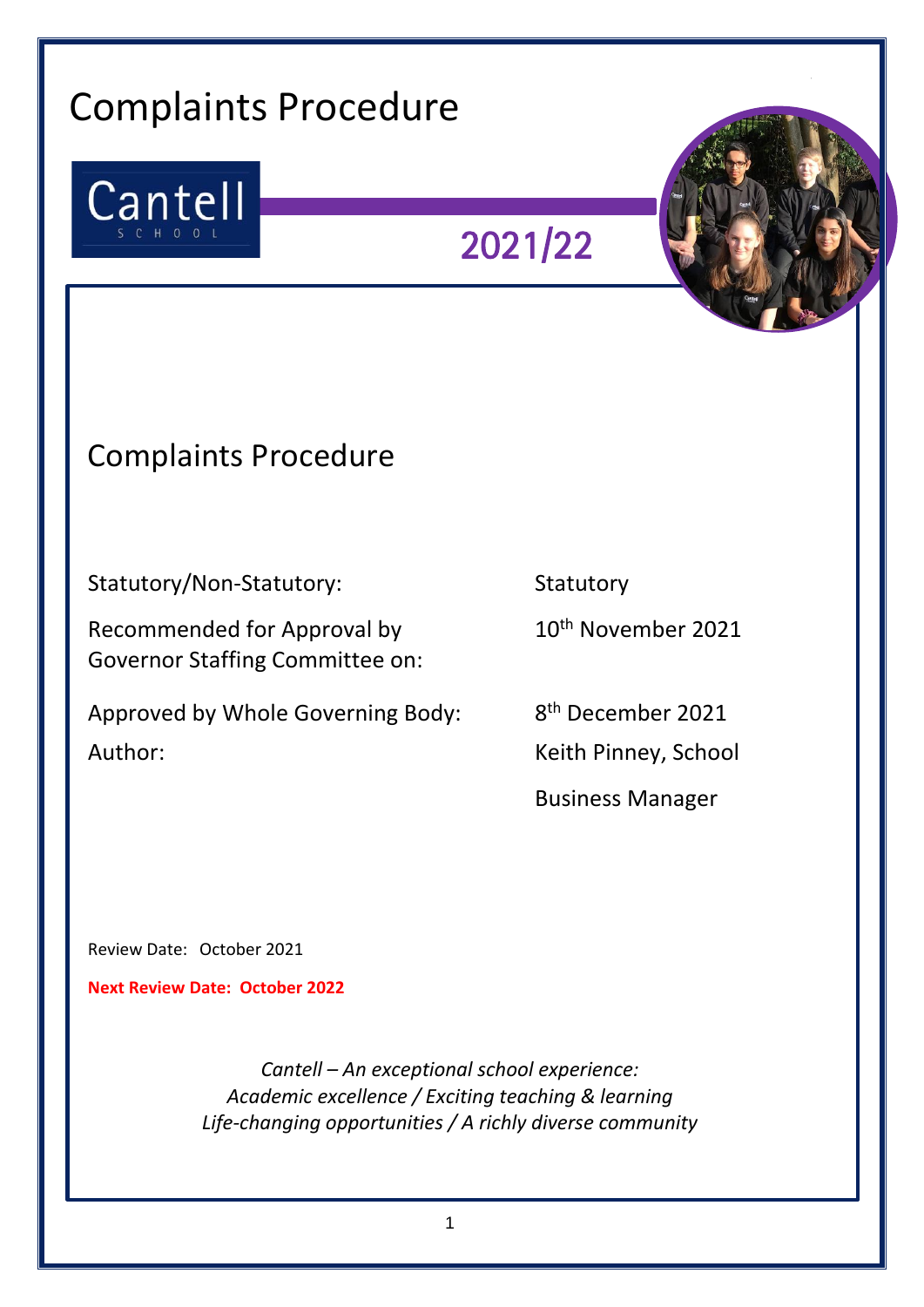# **Cantell School Complaints Procedure**

# **Rationale**

This policy is intended to set out how Cantell School will deal with complaints from parents, students and the public, who should feel able to express their views knowing that they will be dealt with fairly. Staff wishing to make a complaint should follow the Staff Conduct, Discipline and Grievance Policies.

This policy does not cover those aspects of school life where the law sets specific complaints procedures i.e. admissions, exclusions, complaints about the delivery of the National Curriculum and the provision of collective worship and religious education.

This policy is intended to comply with Section 29 of the Education Act 2002, where all Maintained schools in England are required to have established and annually monitored procedures to deal with complaints relating to the school and to any Community facilities or services that the school provides.

#### **Aims**

This policy aims to provide parents, students and the public with an accessible and easily understood procedure for complaints. The school would encourage parents and students to express their views at the earliest opportunity and through the appropriate channels. Parents should be assured that making a complaint will not adversely affect their child.

# **Procedure**

# **Stage 1 – Informal Complaint**

- 1. On many occasions, minor concerns can be resolved through the appropriate member of staff. Except in minor matters, the concern and any action taken will be logged in the student file. In any event, a record of all concerns, however minor, will be retained centrally at the school.
- 2. If the person first contacted cannot deal with the matter immediately, or where a complainant is dissatisfied after the initial contact and wishes to take the matter further, the next approach should be to the appropriate member of the Senior Leadership Team available at that time.
- 3. On certain issues, the Headteacher may decide to personally deal with concerns informally under this stage.
- 4. If the complaint relates to the Headteacher, the complainant should contact the Chair of Governors in the first instance.
- 5. Complaints made informally to Governors will be referred to the Headteacher or the Chair of Governors, as appropriate.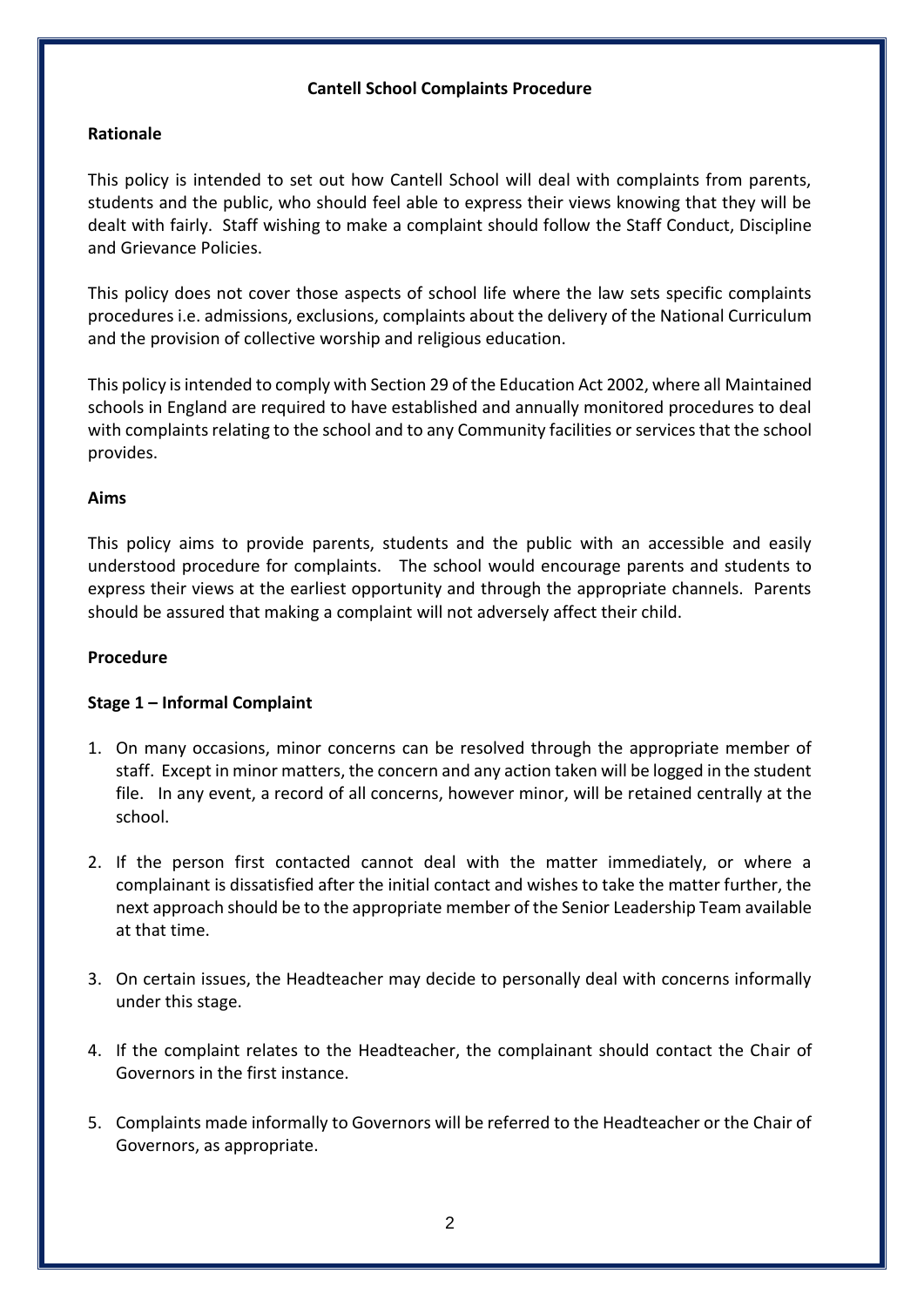- 6. The person dealing with the complaint must make clear to the complainant what action or monitoring of the situation will take place. This will only be put in writing to the complainant if it seems the best way of making things clear.
- 7. Where no satisfactory solution has been found, the complainant will be advised that they should put their complaint in writing to the Headteacher under Stage 2 of this policy.

# **Stage 2 – Formal Complaint to the Headteacher**

- 1. Formal complaints under Stage 2 should be made in writing to the Headteacher.
- 2. The Headteacher (or designate) will acknowledge the complaint in writing within **3 working days** of receiving the written complaints. The acknowledgement will give a brief explanation of the procedure for dealing with complaints as outlined in this policy and confirm a date for providing a response. This will normally be within **10 working days**. If it is not possible to comply with this time limit, a letter will be sent to the complainant explaining the reason for the delay and giving a revised target date.
- 3. The Headteacher (or designate) may (but notes not have to) provide an opportunity for the complainant to meet with them to supplement any information provided previously during the course of the investigation. It is made clear to the complainant that if they wish, they can be accompanied to any meeting by a friend or relative, who can speak on their behalf, and they will be asked if they have any special requirements that the school need to be aware of, for example, wheelchair access, signing etc.
- 4. If necessary, the Headteacher (or designate) will interview witnesses and take statements from those involved. If the complaint centres on a student, the student will also be interviewed. Students will normally be interviewed with parents or guardians present. In some situations, circumstances may prevent this, for example where this would seriously delay the investigation of a serious or urgent complaint, or where the student has expressly stated that they would prefer that their parents or guardians were not involved. In such circumstances, another member of staff with whom the student feels comfortable will be asked to attend. If a member of staff is complained against, the needs of that person should be borne in mind.
- 5. The Headteacher (or designate) must keep a written record of any meetings or telephone conversations, and must retain any other relevant documentation.
- 6. Once all of the relevant facts have been established, the Headteacher (or designate) will provide a written response to the complainant and may (but does not have to) meet with the complainant to discuss or resolve the matter directly. Again, the complainant can be accompanied at any such meeting, as outlined above.
- 7. The written response will include a full explanation of the decisions and the reasons for it. Where appropriate, this will include what action will be taken to resolve the complaint. The complainant will be advised that, should he or she wish to take the complaint further, he or she should write to the Chair of Governors, within **10 working days** of receiving the outcome letter requesting a review of the Stage 2 decision.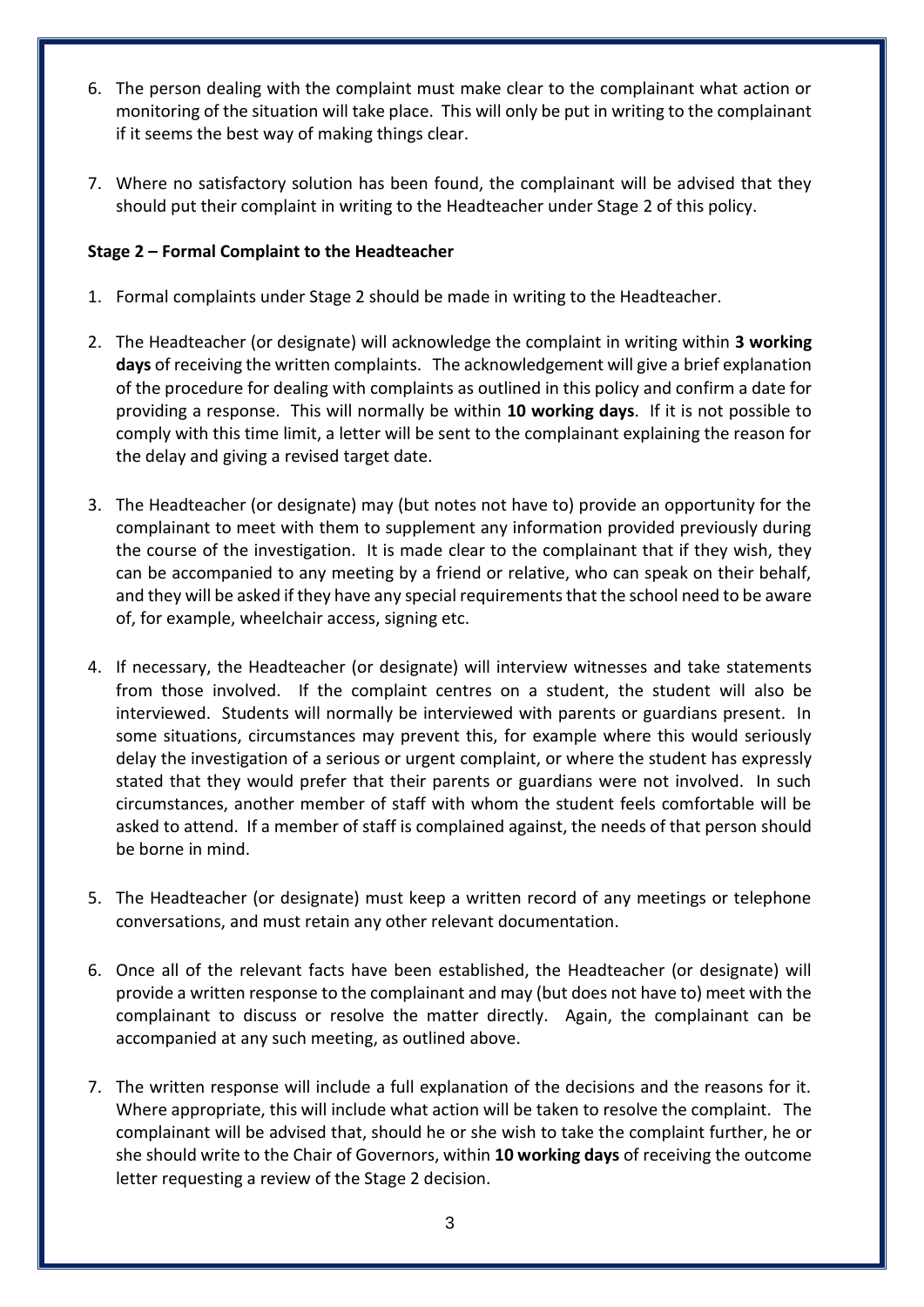8. Where the complaint is about the Headteacher, the Chair of the Governing Body will deal with the complaint under Stage 3 of this policy.

# **Stage 3 – Review by the Chair of Governors**

- 1. The request for a review of the Stage 2 decision by the Chair of Governors should be made in writing within **10 working days** of receipt of the outcome letter.
- 2. The Chair of Governors will acknowledge the request in writing within **5 working days** of receipt. The letter will give a brief explanation of the procedure for dealing with the review as outlined in this policy and confirm a date for providing a response. This will normally be within **20 working days**. If it is not possible to comply with this time limit, a letter will be sent to the complainant, explaining the reason for the delay and giving a revised target date.
- 3. The Chair of Governors will be provided with all paperwork relating to the complaint. If necessary, the Chair of Governors may (but does not have to) speak to the complainant, students (who will be accompanied, as outlined above) or member of staff during the course of his or her review, and will keep a written record of any such discussions.
- 4. Once the review has been completed, the Chair of Governors will provide a written response to the complainant and may (but does not have to) meet with the complainant to discuss or resolve the matter directly. The complainant can be accompanied at any such meeting, as outlined above.
- 5. The written response will include a full explanation of the decision and the reasons for it. Where appropriate, this will include what action will be taken to resolve the complaint. The complainant will be advised that, should he or she wish to take the complaint further, he or she should write to the Clerk to Governors within **10 working days** of receiving the outcome letter requesting a Complaint Panel Hearing.
- 6. Where the complaint is about the Headteacher and the Chair of Governors has dealt with the complaint at Stage 2, the complainant should ignore Stage 3 and write to the Clerk to Governors within **10 working days** of receiving the outcome letter requesting a Complaint Panel Hearing.
- 7. Where the complaint is about the Chair of Governors and the Headteacher has dealt with the complaint at Stage 2, the complainant should ignore Stage 3 and write to the Clerk to Governors within **10 working days** of receiving the outcome letter requesting a Complaint Panel Hearing.

# **Stage 4 – Complaint Panel Hearing**

- 1. A request for a Complaint Panel Hearing should be made in writing to the Clerk to Governors within **10 workings days** of receipt of the outcome letter.
- 2. Upon receipt of a written request by the complainant for a Complaint Panel Hearing, the procedure outlined below will be followed.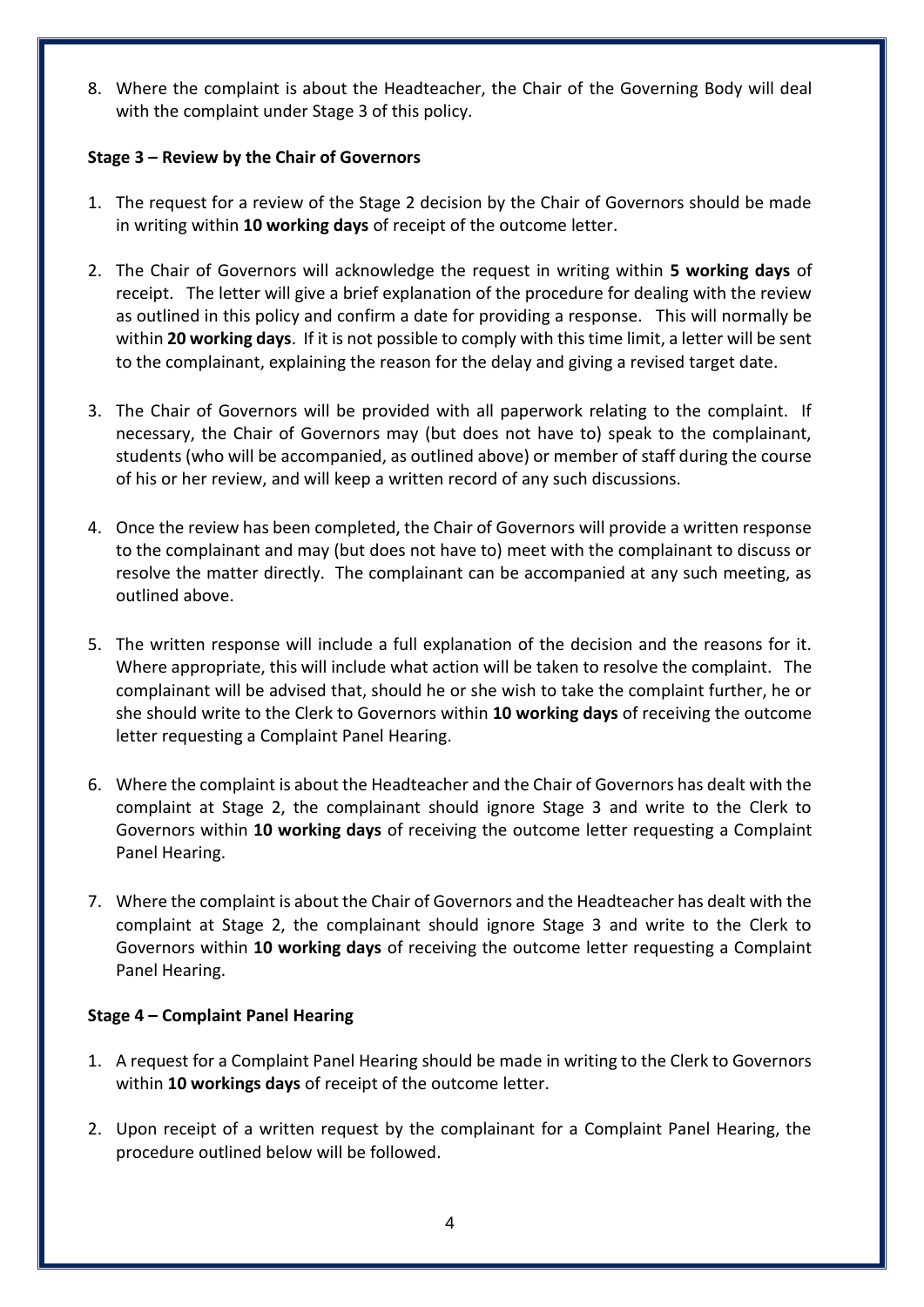- 3. The Clerk to Governors will write to the complainant to acknowledge receipt of the request within **5 working days**. The letter will inform the complainant that the complaint will be heard by the Complaint Panel within **20 working days** of receiving the request. The letter will also confirm that the complainant has the right to submit any further documents relevant to the complaint and ask for any such documents to be sent to the Clerk to Governors, within **5 working days.**
- 4. The Clerk to Governors will make arrangements to convene the Complaint Panel, which will consist of three Governors, who will have had no involvement in the subject matter of the complaint, no involvement in dealing with the complaint in the previous stages and no detailed knowledge of the complaint.
- 5. The Clerk to Governors will ensure that the Complaint Panel hears the complaint within **20 working days** of receiving the request. All relevant correspondence and documentation regarding the complaint will be provided to the complainant and the Complaint Panel at least **3 working** days prior to the Complaint Panel Hearing.
- 6. The school will be represented at the Complaint Panel Hearing by the person who dealt with the complaint in the previous stage. This will usually be the Chair of Governors, unless the Complaint is about the Chair of Governors, in which case the school will be presented at the Complaint Hearing by the Headteacher.
- 7. The Clerk to Governors will write to the complainant, the Headteacher or Chair of Governors (as appropriate), any relevant witnesses and the Complaint Panel informing them of the date, time and venue of the Complaint Panel Hearing, at least **5 working days** in advance. The letter to the complainant will confirm that he or she may bring witnesses to the Complaint Panel Hearing and that he or she also has the right to be accompanied by a friend or relative for support and an interpreter or signer if necessary. The letter will also explain how the Complaint Panel Hearing will be conducted.
- 8. The procedure which will be followed at the Complaint Panel Hearing is as follows:
	- The complainant will outline their complaint.
	- The Chair of Governors or Headteacher will ask the complainant questions, if necessary.
	- The Complaint Panel will ask the complainant questions, if necessary.
	- The complainant's witness will make a verbal statement.
	- The Chair of Governors or Headteacher will ask the witness questions, if necessary.
	- The Complaint Panel will ask the witness questions, if necessary.
	- If the complainant has more than one witness, the next witness will follow.
	- The Chair of Governors or Headteacher will outline the school's stance to the complaint and how the complaint was dealt with in the previous stages.
	- The complainant will ask the Chair of the Local Governing Body or Headteacher questions, if necessary.
	- The Complaint Panel will ask the Chair of Governors or Headteacher questions, if necessary.
	- The school's witness will make a verbal statement.
	- The complainant will ask the witness questions, if necessary.
	- The Complaint Panel will ask the witness questions, if necessary.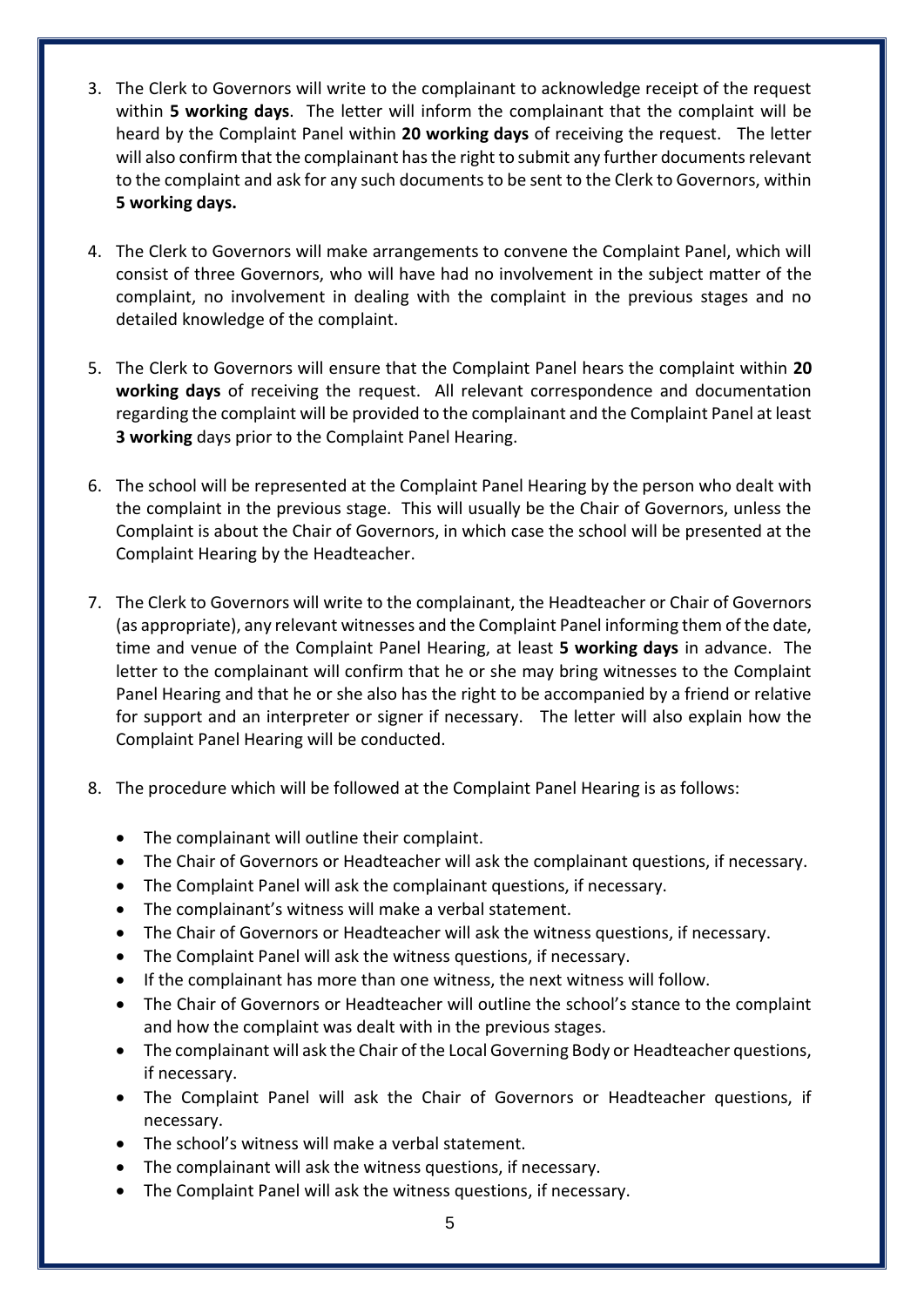- If the school has more than one witness, the next witness will follow.
- The complainant will summarise his/her complaint.
- The Chair of Governors or Headteacher will summarise the schools' stance.
- The Complaint Panel Hearing will close to enable the Complaint Panel to meet in private to make their findings of fact and recommendations, if any.
- 9. The complainant's and the school's witnesses will only attend the Complaint Panel Hearing for that part of it where they give their verbal statements and answer questions. They will be asked to remain outside at all other times. Where a witness has previously given a written account which is largely undisputed, the Chair of the Complaint Panel may decide in advance that they do not need to attend the Complaint Panel Hearing to give a verbal statement.
- 10. The Clerk to the Complaint Panel (who will usually be the Clerk to Governors, but does not have to be) will record minutes of the Complaint Panel Hearing, however the proceedings will be kept as informal as possible with the main aim being to achieve reconciliation between the complainant and the school.
- 11. After the Complaint Panel Hearing has closed, the Complaint Panel will meet in private to discuss the complaint. In some cases, it may be possible for this meeting to take place immediately after the Complaint Panel Hearing while the parties wait outside and for a verbal decision to be provided immediately. In most cases, the parties will be informed that the Complaint Panel's decision will be confirmed in writing within **15 working days** and be invited to leave.
- 12. The Complaint Panel will make **findings of fact**, namely they will decide on a balance of probabilities (i.e. more likely than not) what facts they accept and which they reject. The Complaints Panel will make a written record of their findings of fact. The Complaint Panel will then decide what **recommendations** to make, if any. These may include recommendations aimed at achieving reconciliation between the complainant and the school, or recommendations for the school to follow aimed at improving the school's procedures or preventing a recurrence of the events which led to the complaint. The Complaint Panel will make a written record of their recommendations and if no recommendations are made, they will record this fact.
- 13. The Clerk to the Complaint Panel will write to the complainant, the Headteacher (in all cases, whether or not the Headteacher represented the school), the Chair of Governors (if they represented the school) and where relevant, any person complained about, confirming their **findings of fact** and **recommendations** within **15 working days** of the Complaint Panel Hearing.
- 14. The Clerk to the Complaint Panel will ensure that a record of the Complaint Panel's **findings of fact** and **recommendations** is kept on the school's premises and is available for inspection by the Governing Body and the Headteacher.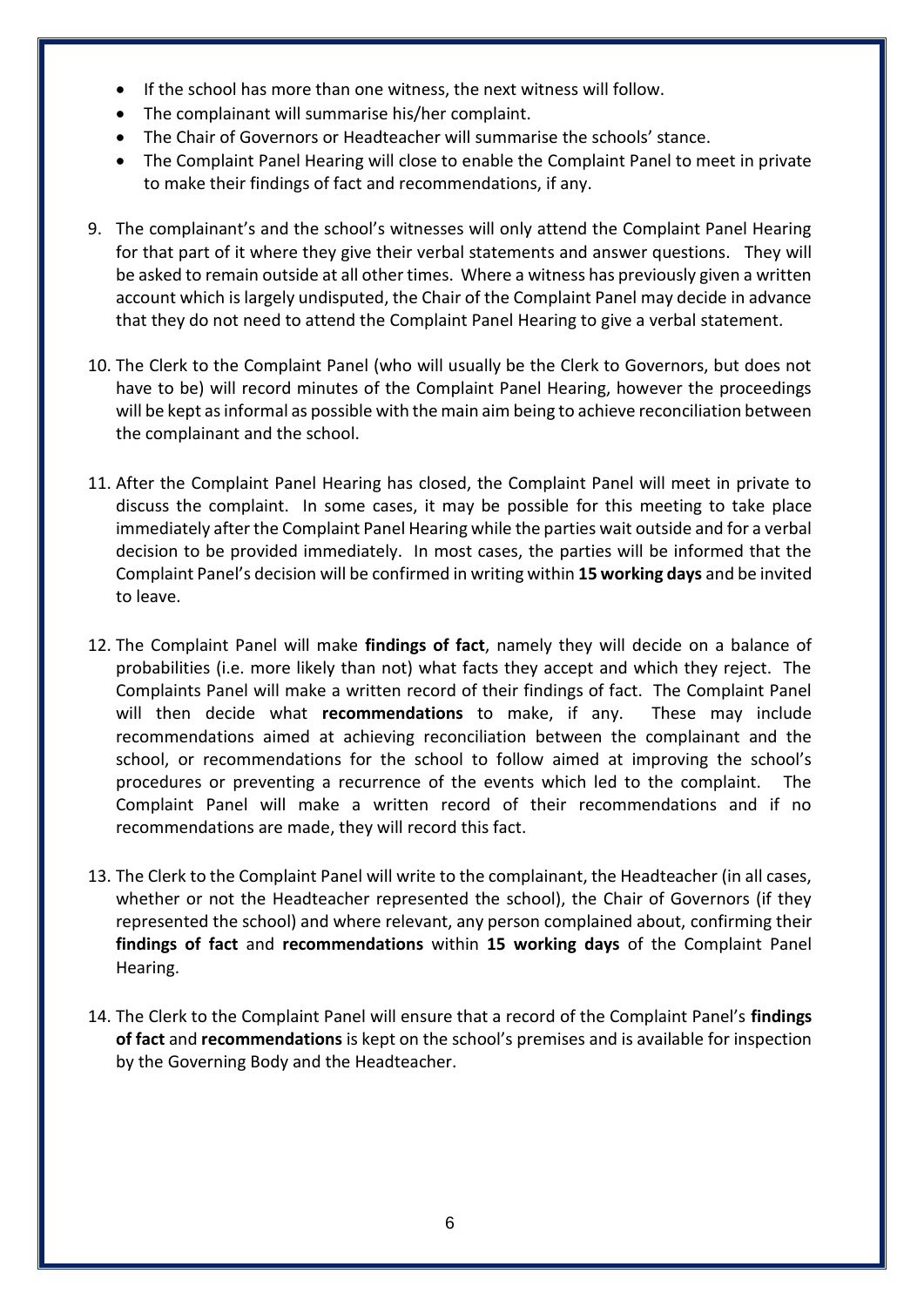# **Vexatious or Repeated Complaints**

- 1. Sometimes, despite exhausting every stage of the school's complaints procedure, a complainant may persist with a complaint about the same subject. In those cases and in cases where a complaint is clearly so trivial that it would be a waste of the school's resources to deal with the complaint under all four stages of the school's complaints procedure, the school reserves the right (in exceptional cases only) to write to the complainant informing them that their complaint is regarded as vexatious and/or repeated and that the school's complaints procedure will not be followed.
- 2. In such cases, the complainant is entitled to write to the Chair of Governors asking for him/her to review the decision to regard the complaint as vexatious and/or repeated. The Chair of Governors will respond to such a request within **10 working days** of receiving it, confirming the outcome of the review. If the school's decision is upheld by the Chair of Governors, the complainant may refer their complaint to an external organisation, as outlined below.

# **External Advice and support.**

You can take your complaint further, if you are not satisfied after going through all the steps in the complaints procedure.

You can complain to OfSTED [\(http://live.ofsted.gov.uk/onlinecomplaints](http://live.ofsted.gov.uk/onlinecomplaints)) if there's a problem that affects the whole school – this includes problems with the quality of education or poor management. You should get a response within 30 working days. The response will tell you if OfSTED will investigate or not and why.

#### **OfSTED**

[enquiries@ofsted.gov.uk](mailto:enquiries@ofsted.gov.uk)  Telephone 0300 1234 234 Monday to Friday, 8.00 a.m. – 8.00 p.m.

Or you can complain to the DfE, by filling in the school complaint form: [\(https://www.education.gov.uk/form/school-complaints-form\)](https://www.education.gov.uk/form/school-complaints-form)

# **Managing and Recording Complaints**

# **Recording Complaints**

At Cantell School we will record the progress of the complaint and the final outcome.

A complaint may be made in person, by telephone, or in writing. At the end of a meeting or telephone call, the member of staff will ensure that the complainant and the school have the same understanding of what was discussed and agreed. A brief note of meetings and telephone calls can be kept and a copy of any written response added to the record.

The complaints coordinator at Cantell School will be responsible for these records and hold them centrally in a locked file.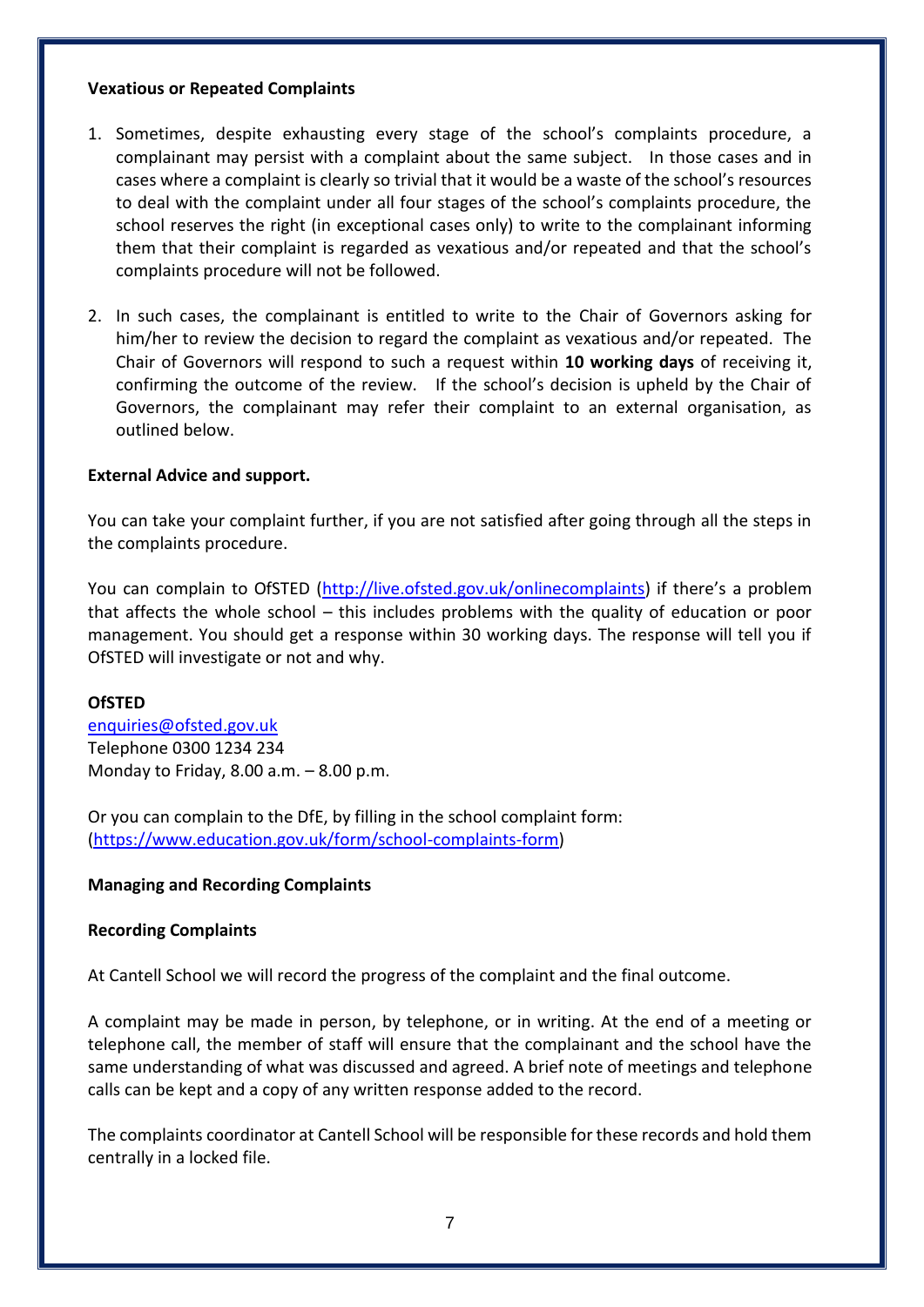#### **Governing Body Review**

The Governing Body will monitor the level and nature of complaints and will review the outcomes of such discussions on a regular basis to ensure the effectiveness of the procedure (and make any changes where necessary). Complaint information shared with the whole Governing Body must not name individuals.

The Governing Body recognise that by addressing an individual's complaint proactively, and by engaging in the process of listening, and resolving complaints will contribute to overall school improvement. When individual complaints are heard, this may help identify underlying issues that need to be addressed for the benefit of all. The careful monitoring and review of complaints by the school and the Governing Body can be a very valuable tool in evaluating a school's performance. This policy and guidelines will be reviewed yearly by the Governing Body.

# **Publicising the Policy and Procedure**

There is a legal requirement for the Complaints Procedures to be publicised. This will be done via the school's website.

# **Next Steps**

If the complainant believes the school did not handle their complaint in accordance with the published complaints procedure or they acted unlawfully or unreasonably in the exercise of their duties under education law, they can contact the Department for Education after they have completed Stage 2.

The Department for Education will not normally reinvestigate the substance of complaints or overturn any decisions by Cantell School. They will consider whether Cantell School has adhered to education legislation and any statutory policies connected with the complaint.

The complainant can refer their complaint to the Department for Education online at: [www.education.gov.uk/contactus](http://www.education.gov.uk/contactus) by telephone on: 0370 000 2288 or by writing to:

Department for Education Piccadilly Gate Store Street Manchester M1 2WD